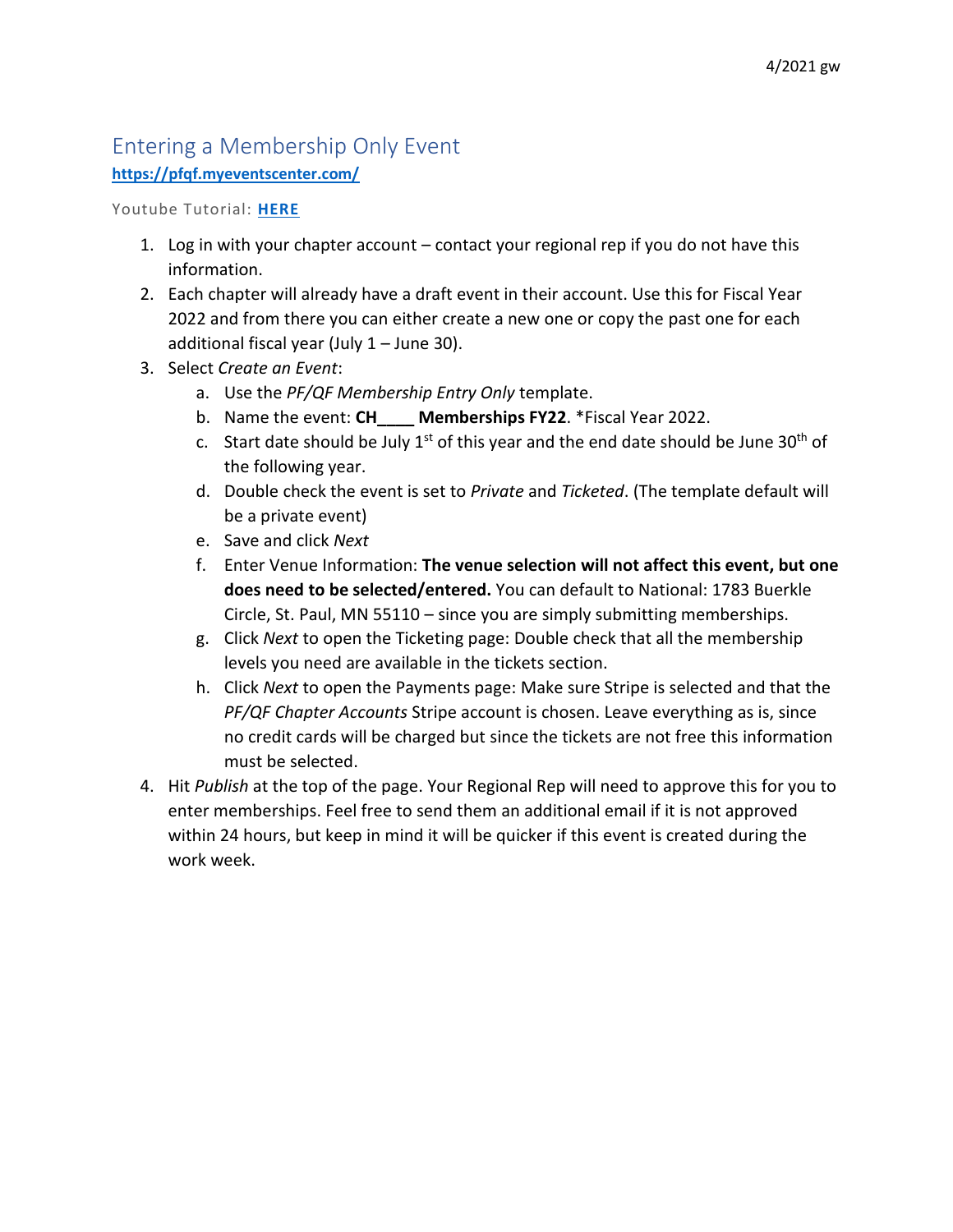5. Once your event has been approved, log in and select your event. This will bring you to that event's Sales Dashboard.

| <b>Sales Dashboard</b>      |                                                              |                            |
|-----------------------------|--------------------------------------------------------------|----------------------------|
| <b>Event Page Analytics</b> | <b>CH0001 Memberships</b>                                    |                            |
| <b>Orders</b>               | <b>Banquet Hall</b>                                          | Fraud Score: 2             |
| <b>Guest List</b>           | *Started                                                     |                            |
| <b>Ticket Orders</b>        | Sales Dashboard                                              |                            |
| <b>DESIGN</b>               |                                                              |                            |
| <b>Event Page Design</b>    | <b>Daily sales</b><br><b>Event overview</b>                  | ● Daily ○ Weekly ○ Monthly |
| <b>PROMOTE</b>              | Event: Est Transactions Est Tickets<br>$1 -$                 |                            |
| <b>Share Event</b>          | Online sales totals                                          |                            |
| <b>Sales Widget</b>         | 0/unlimited<br>Quantity<br>\$0.00<br>$0 -$                   |                            |
| <b>Sales Affiliates</b>     | Revenue<br>\$0.00<br>Refunds<br>\$0.00<br><b>Net Revenue</b> |                            |
| <b>Email Invites</b>        | \$0.00<br>Service Fee<br>$-1$ $-$                            |                            |
| <b>MANAGE</b>               | \$0.00<br><b>Processing Fee</b><br>\$0.00<br><b>Discount</b> |                            |
| <b>Mobile Dash</b>          | \$0.00<br><b>Total fees</b>                                  |                            |
| <b>Site Services</b>        | \$0.00<br>Income                                             |                            |
| <b>Refunds</b>              |                                                              |                            |
| Check / Cash Sales          |                                                              |                            |

- 6. Select *Check/Cash Sales* from the left-hand menu.
- 7. Fill out all fields and the correct ticket/membership type, and then select *Search CRM* to open the search boxes.

| <b>BACK TO DASHBOARD</b> |                                                                                                                                                    |
|--------------------------|----------------------------------------------------------------------------------------------------------------------------------------------------|
|                          | <b>Tickets for: CH0001 Memberships</b>                                                                                                             |
| Sale Type:               | Cash, check, or credit sale<br>○ Complimentary                                                                                                     |
| Fulfillment Method: (    | Will Call ~                                                                                                                                        |
| Performance:             | CH0001 Memberships - Wed, Feb 3, 7:00 PM $\sim$                                                                                                    |
| <b>Ticket Type:</b>      | PF Annual Membership: \$35.00 $\sim$                                                                                                               |
| <b>Quantity:</b>         |                                                                                                                                                    |
| <b>Amount Collected:</b> | 35.00<br>(You can change this if other than face-value)                                                                                            |
| <b>Guest Email:</b>      | optional                                                                                                                                           |
| <b>Guest Name:</b>       | name required                                                                                                                                      |
| Search CRM Q             |                                                                                                                                                    |
| Last                     | ☎<br>First<br><b>State</b><br>Search *<br>* Search CRM database for members by FULL last name, PARTIAL (or full) first name, and state (optional). |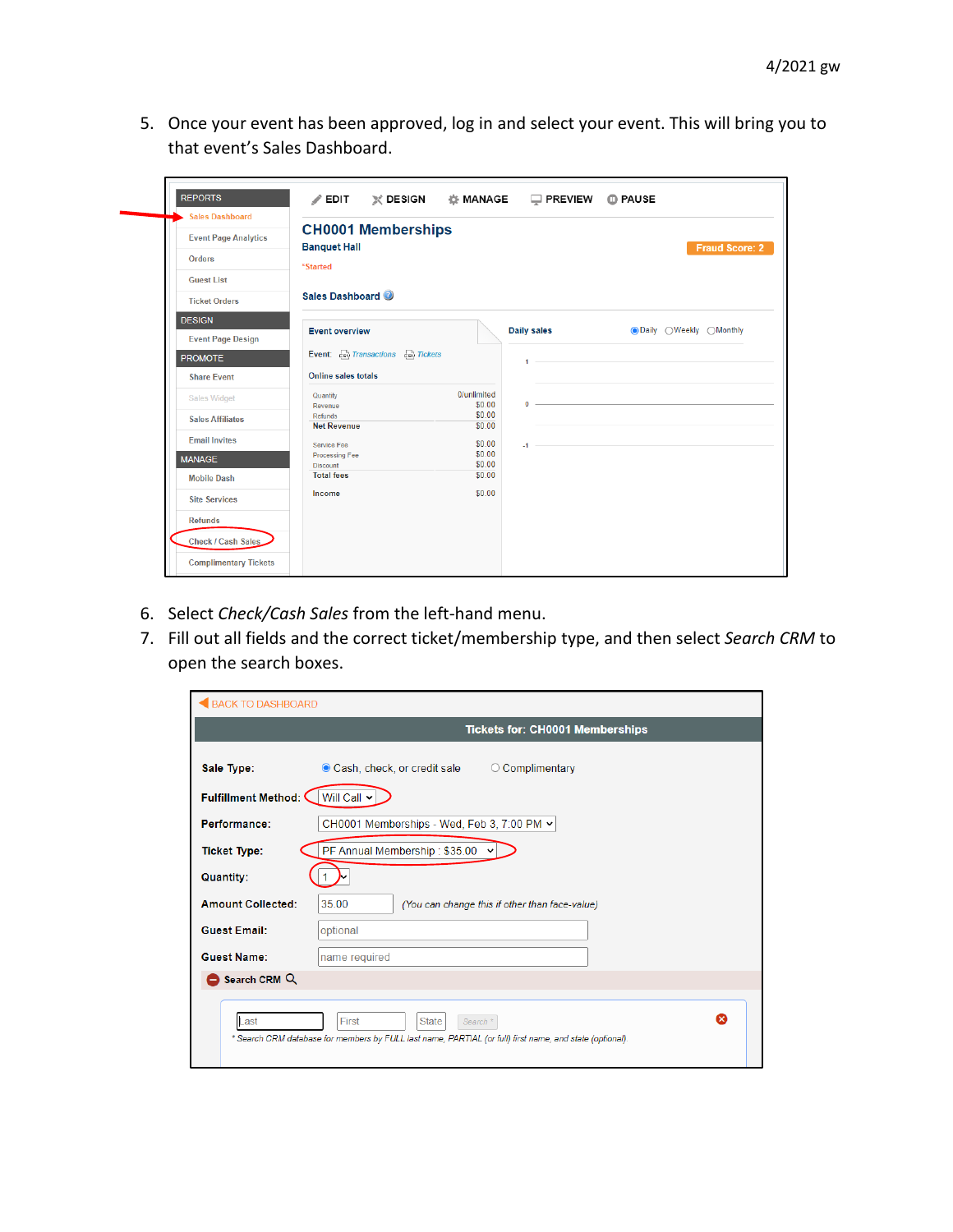- 8. Search the membership database by entering a partial first and last name, and their State if it is a common name.
- 9. Click *Search*, you cannot initiate a search by pressing "enter."
- 10. You can further filter the initial list results by typing out more of the first or last name.

| Search CRM Q                                |                                                     |  |
|---------------------------------------------|-----------------------------------------------------|--|
| johnson<br>Found 136 matches in 8.0 seconds | Search *<br>jo<br>mn                                |  |
| Johnson, Johnathan : 2171064 :              | 11 13th Ave NW - Kasson, MN 55944-9423              |  |
| <b>Johnson, Jordon</b> : 2097819:           | 13827 270th Ave NE - Goodridge, MN 56725-8741       |  |
| Johnson, Joseph (Joey) : 2047893 :          | 21977 Forest Lodge Rd - Fergus Falls, MN 56537-7302 |  |

- 11. Select the individual to assign this membership ticket to and if all information is correct, select *Submit*.
	- a. You can change the individual's address information if an email is present. \*A dummy email will automatically populate for those who do not have one in our database. If you have an email for this person, please enter that. If not, leave the dummy email.
	- b. If changes are made to the individual's name, they will no longer be connected to that member ID.

| <b>Guest Email:</b> | gwhipple@pheasantsforever.org      |            |
|---------------------|------------------------------------|------------|
| <b>Guest Name:</b>  | Grace Whipple                      | ID:2302722 |
| Search CRM Q        |                                    |            |
| Notify:             | Email to guest<br>u                |            |
| Comments:           | optional                           |            |
|                     | Guest Address & Phone are optional |            |

- 12. Once submitted, you can go back up to the top and select a new membership ticket type and/or quantity to start a new order.
- 13. If you are submitting a new member, follow this same process but enter their address and contact information. If you do not have their email, please enter a fake one (i.e., [whipple@fake.com\)](mailto:whipple@fake.com) so that their address information will save to their membership.
- 14. Be sure to hit *Submit* at the bottom of the page each time you enter an individual.